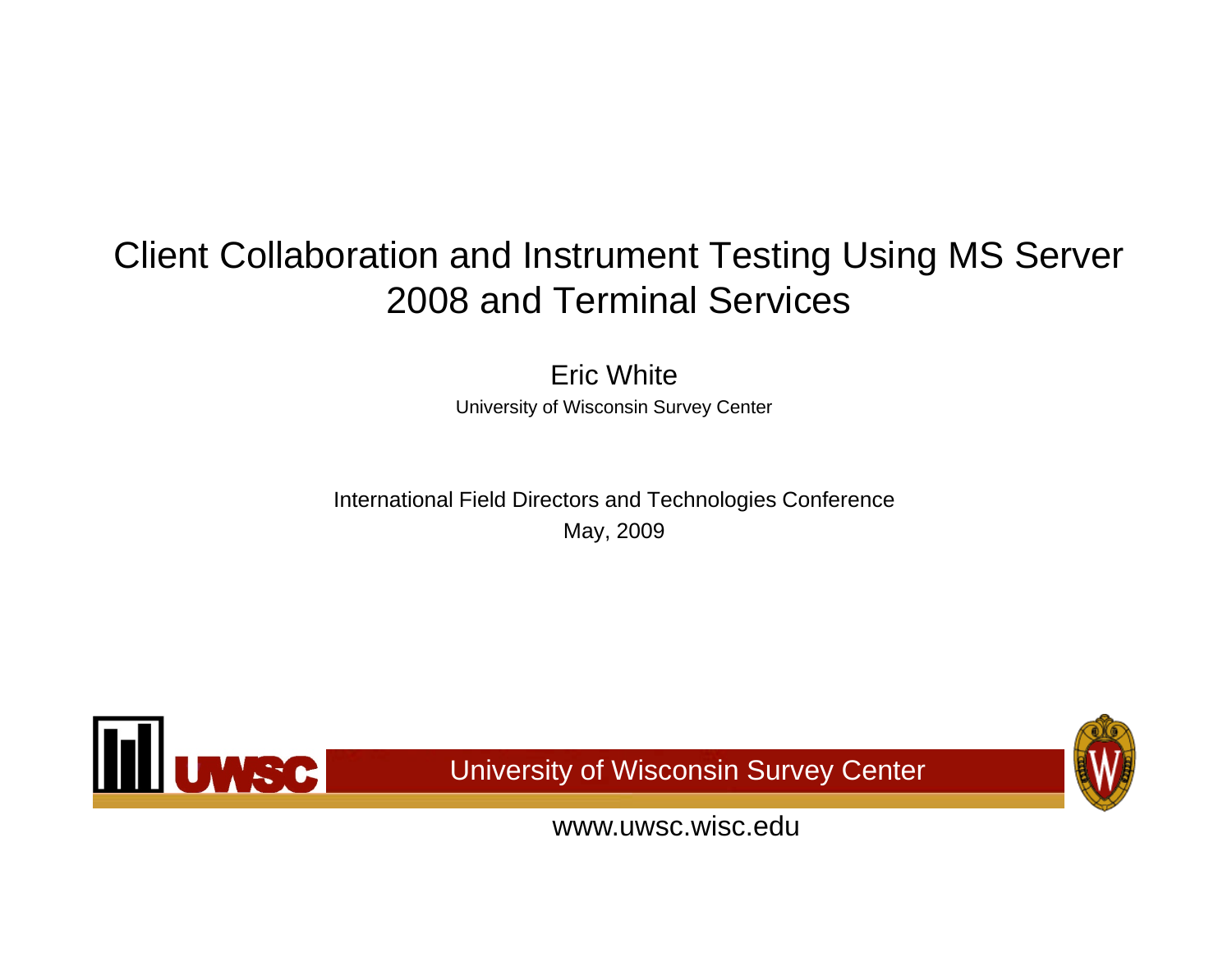#### Introduction

- • How UWSC enabled our clients to be involved instrument testing and debugging in the past
- Evolution into a system allowing clients to remotely test CATI & CAPI instruments
- Cloud computing has led people to expect ubiquitous access to resources
- Clients want to test instruments from any location at any time

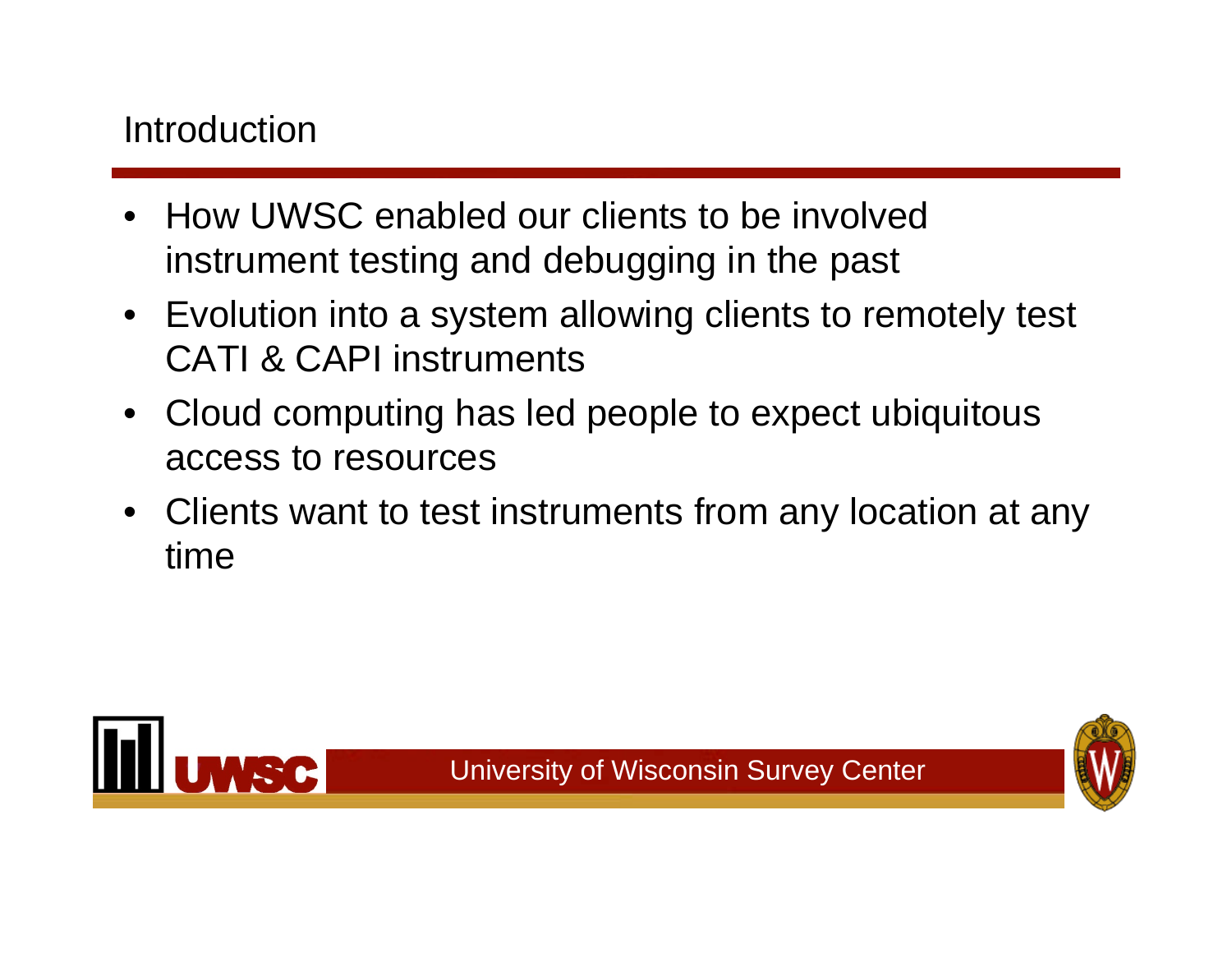## Why?

- • Rigorous testing and debugging is a key part of the instrument development process
- $\bullet$ UWSC conducting more complex surveys
- $\bullet$  Clients' participation and feedback is important
	- It's got to be easy



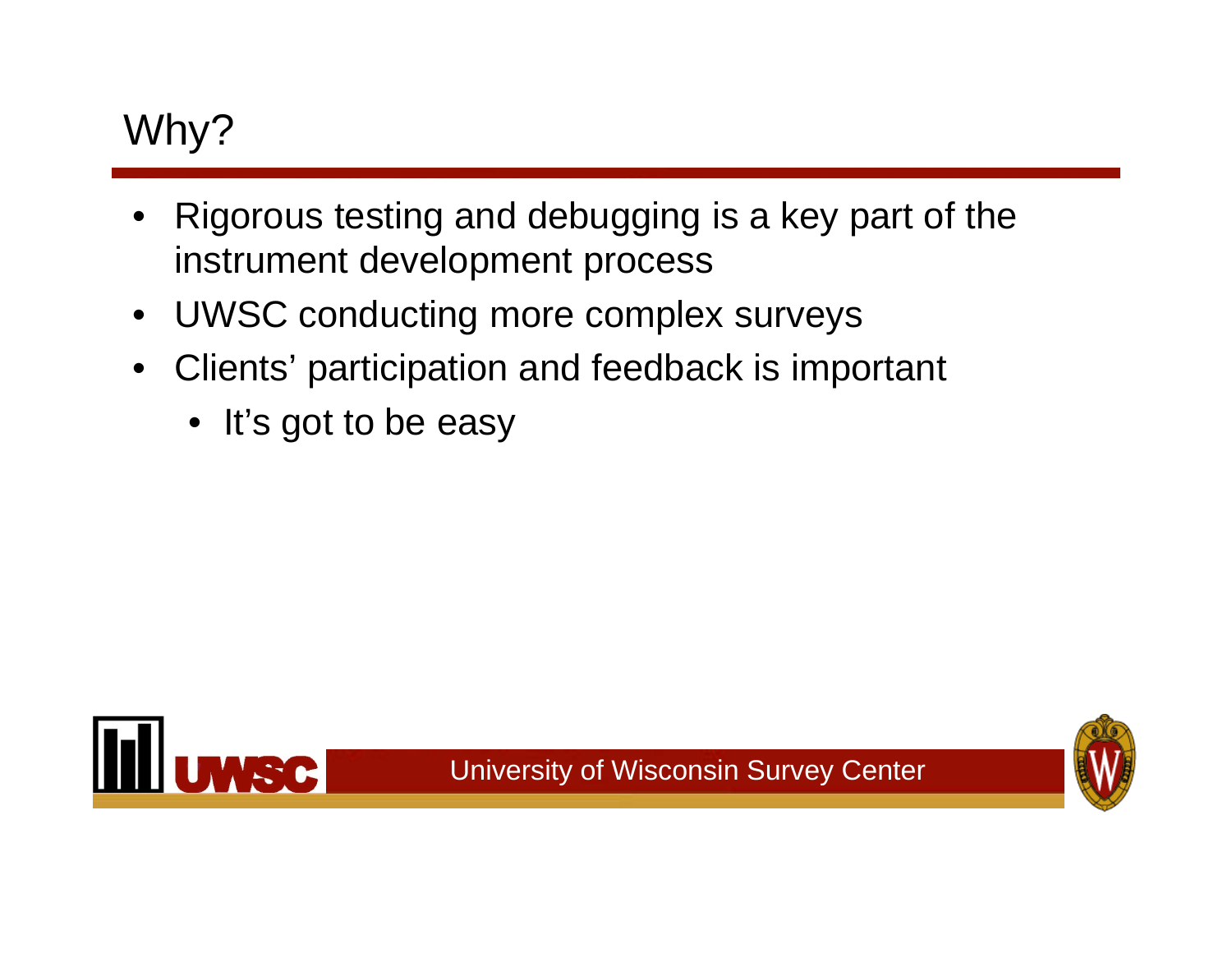#### In the past

- • Install CASES software and instruments on clients' PCs or servers
- $\bullet$ Made things easy for clients
- $\bullet$  But difficult for us:
	- Possible restrictions on software installed on client PCs
	- Coordinate with client IT staff for server installs
	- Support and updates were difficult

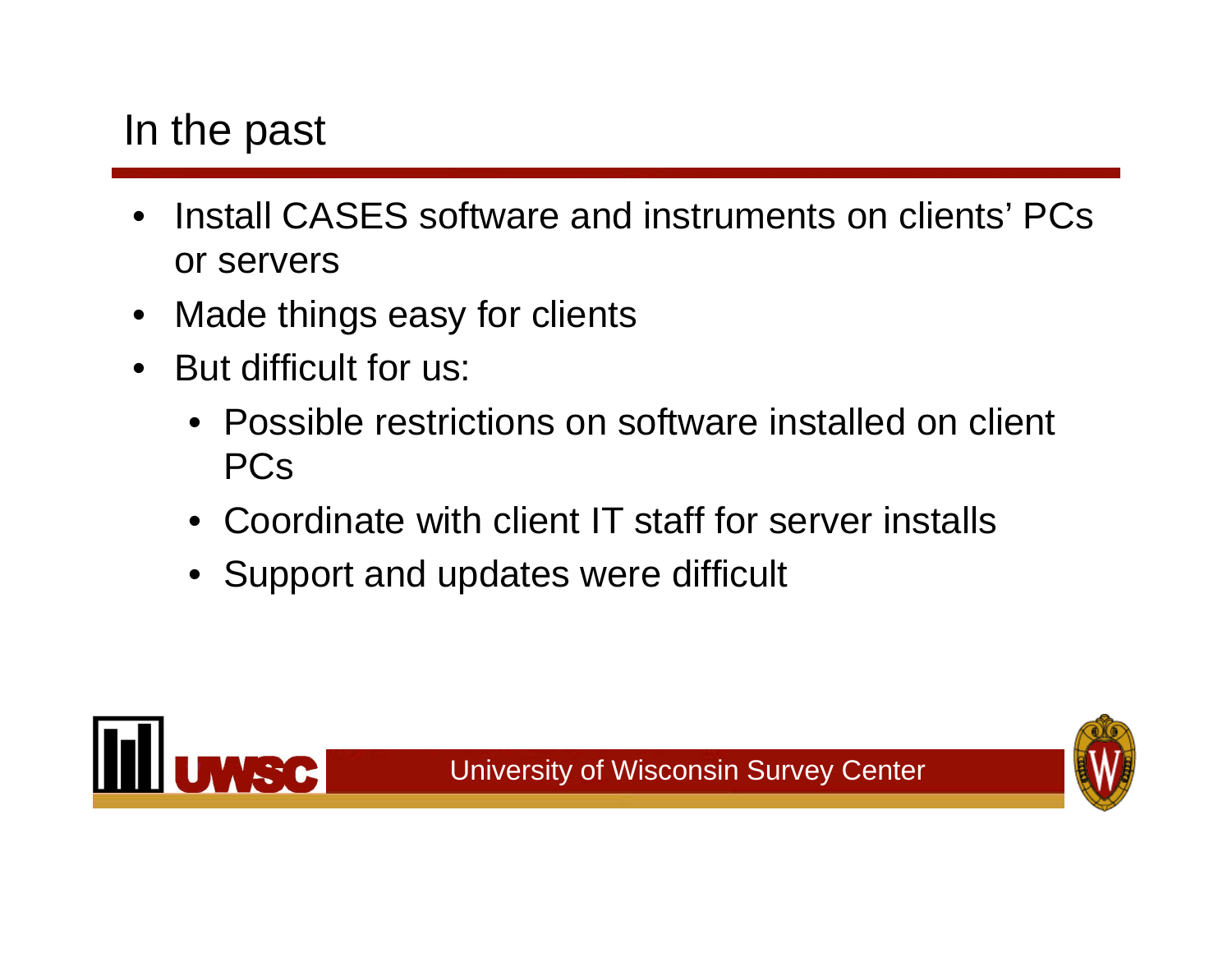## 1 year ago - a new and improved solution required

- • Wisconsin Longitudinal Survey 2010
	- Nationwide CAPI
	- 24 investigators around the world
	- Need a new model
	- Must be hosted by UWSC

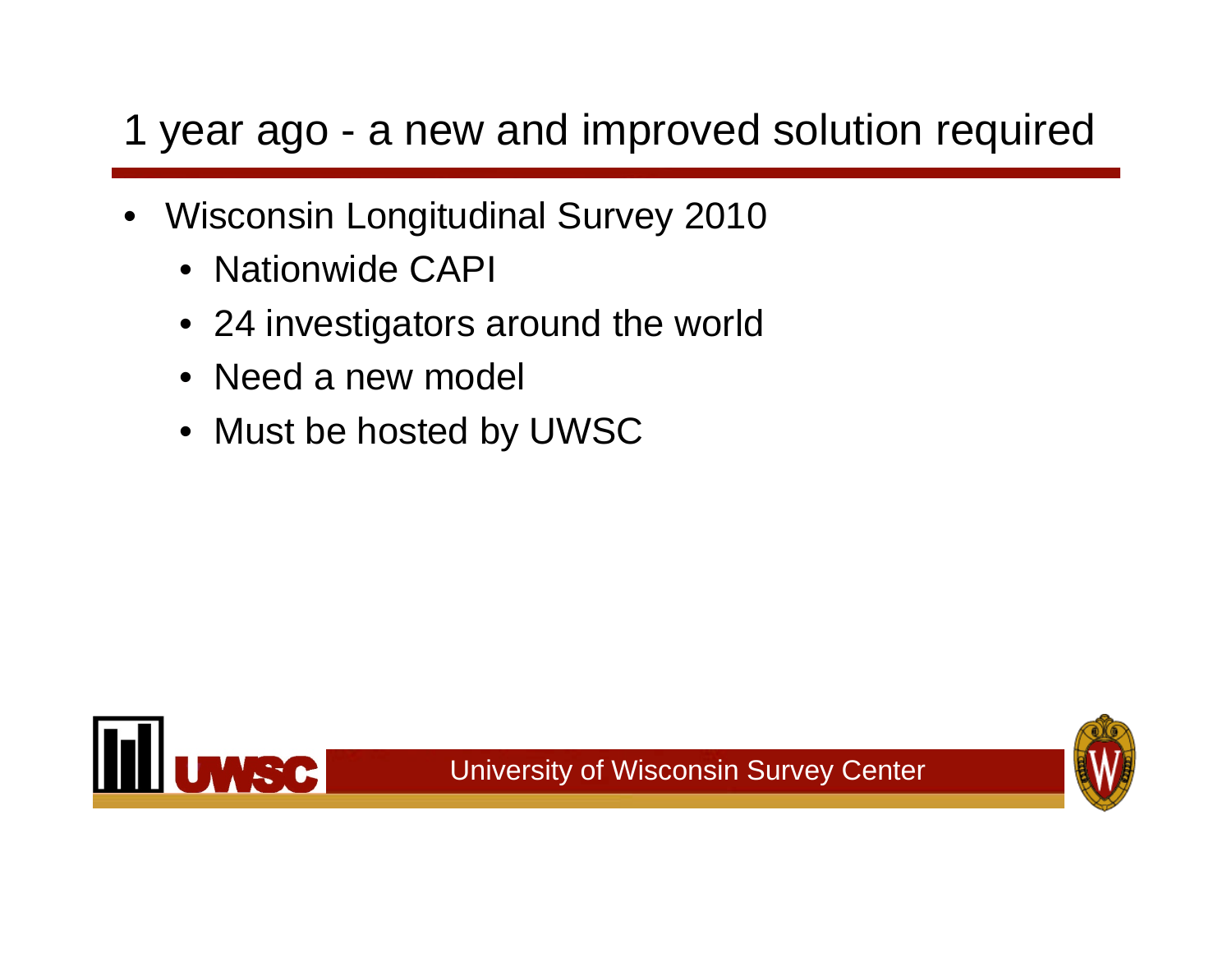#### **Requirements**

- •Support CASES
- •Easy for clients to use
- $\bullet$ Low implementation and administration costs



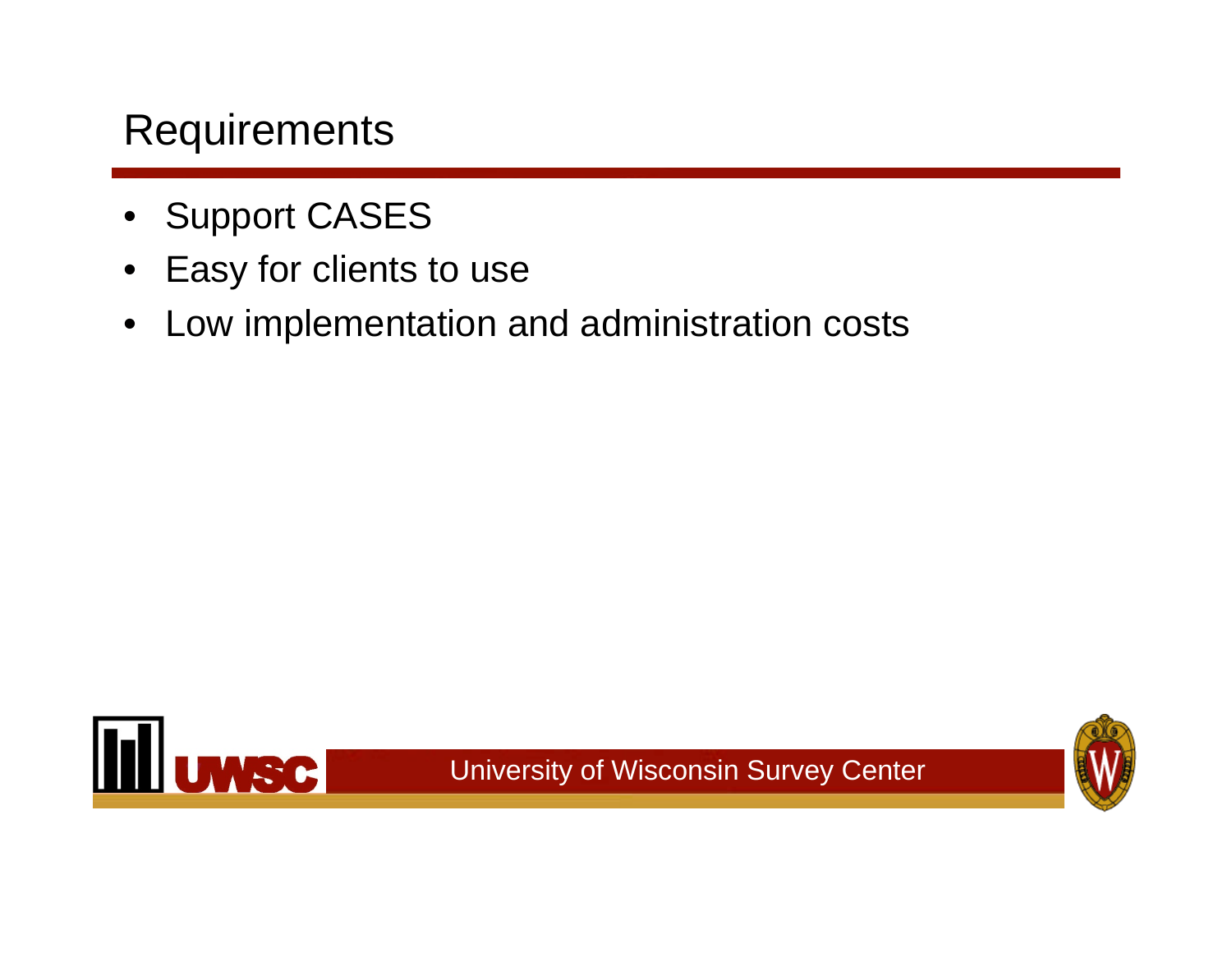### Possible Solution

- Add new Novell OES server with Teaming and **Conferencing** 
	- Pros
		- Stable and reliable OS
		- Teaming and Conferencing provide remote access
	- Cons
		- Future CASES compatibility (OES is Linux-based)
		- Expensive add-on components
		- New administration tools



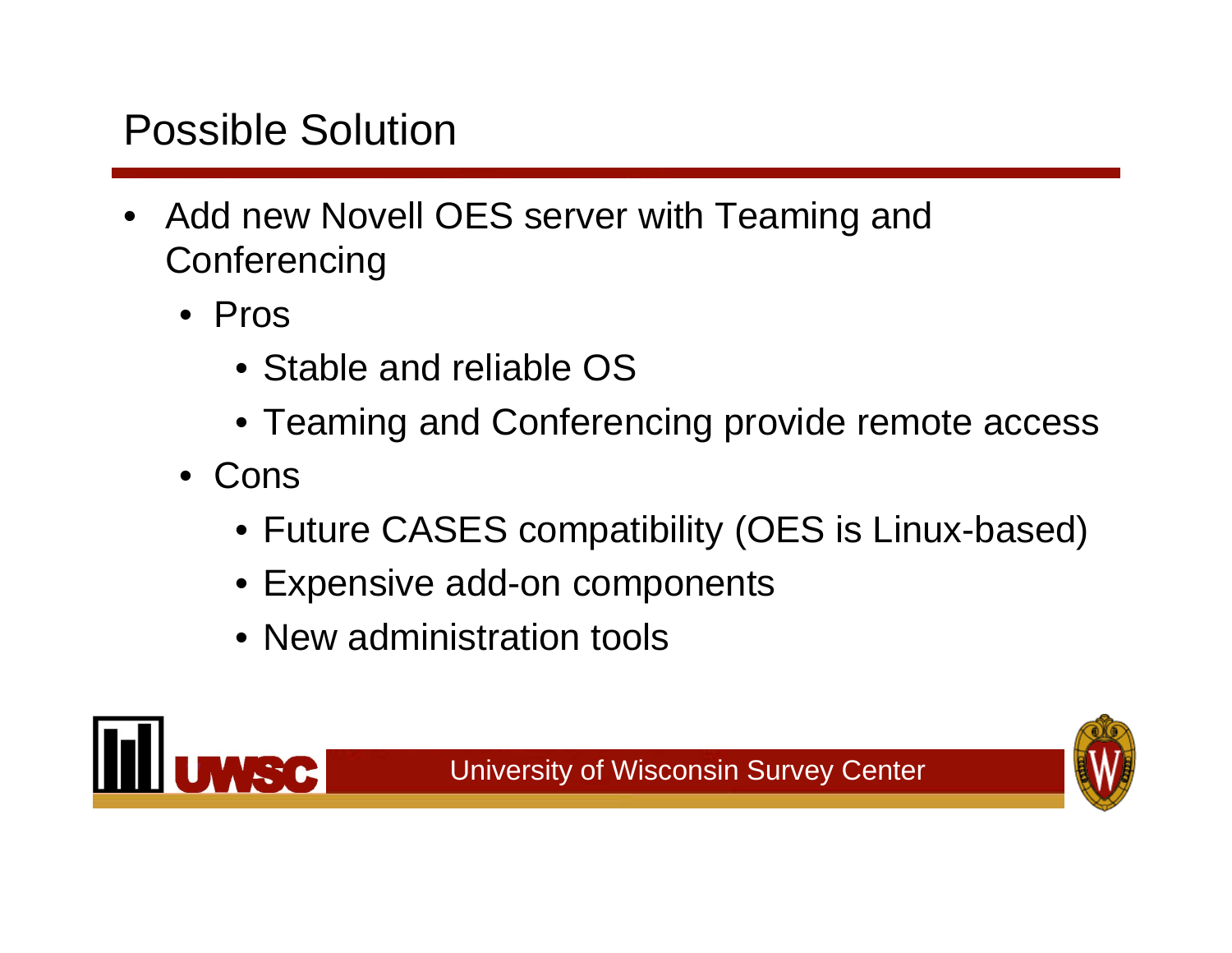### Solution

- • MS Server 2008
	- CASES-compatible
	- Easy for clients to use via Terminal Services
		- clients can connect remotely with native OS clients or through a browser

- Very inexpensive in university environment (\$300 per server license plus \$16 per CAL)
- •Initially ran on a spare workstation
- A few months of network admin time

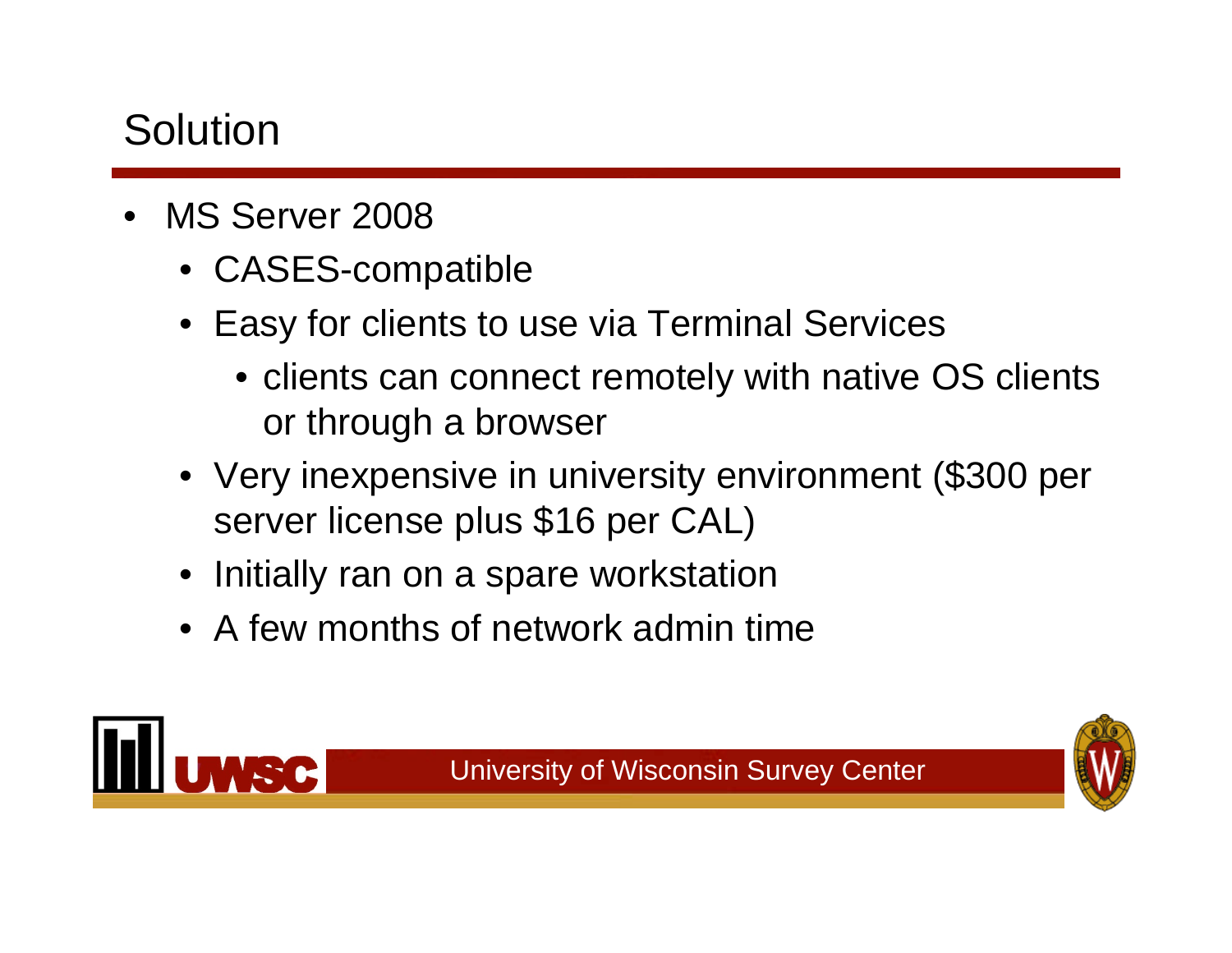#### Features

- • Test instruments available to any user with a browser and a network connection
- 24/7 availability
- •Instruments routinely updated from development server
- •Bug database connectivity
- •Internal debuggers and clients see same version
- •Severely restrict user rights on server
- •Support costs are minimal



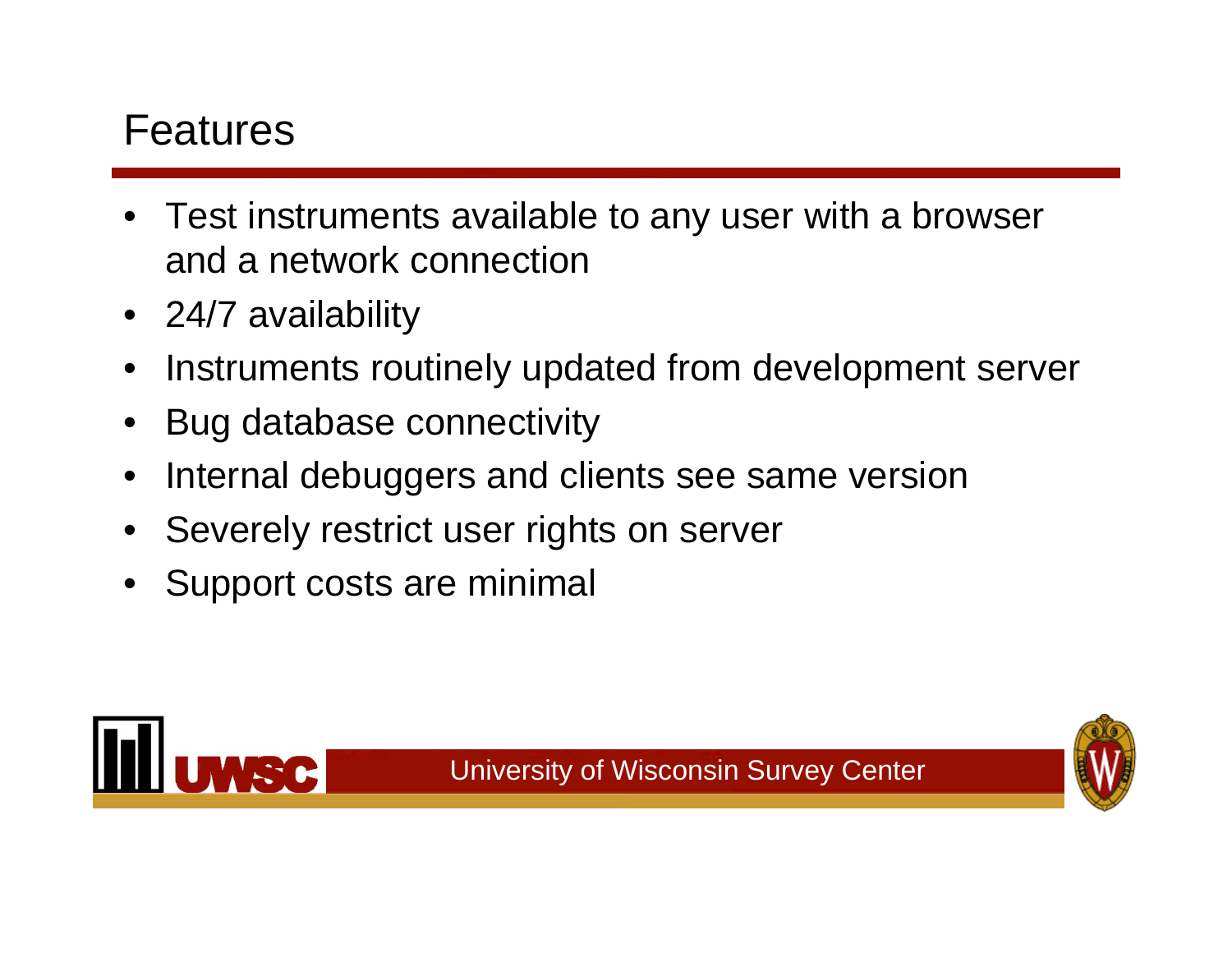#### Testing Server Desktop via RDP



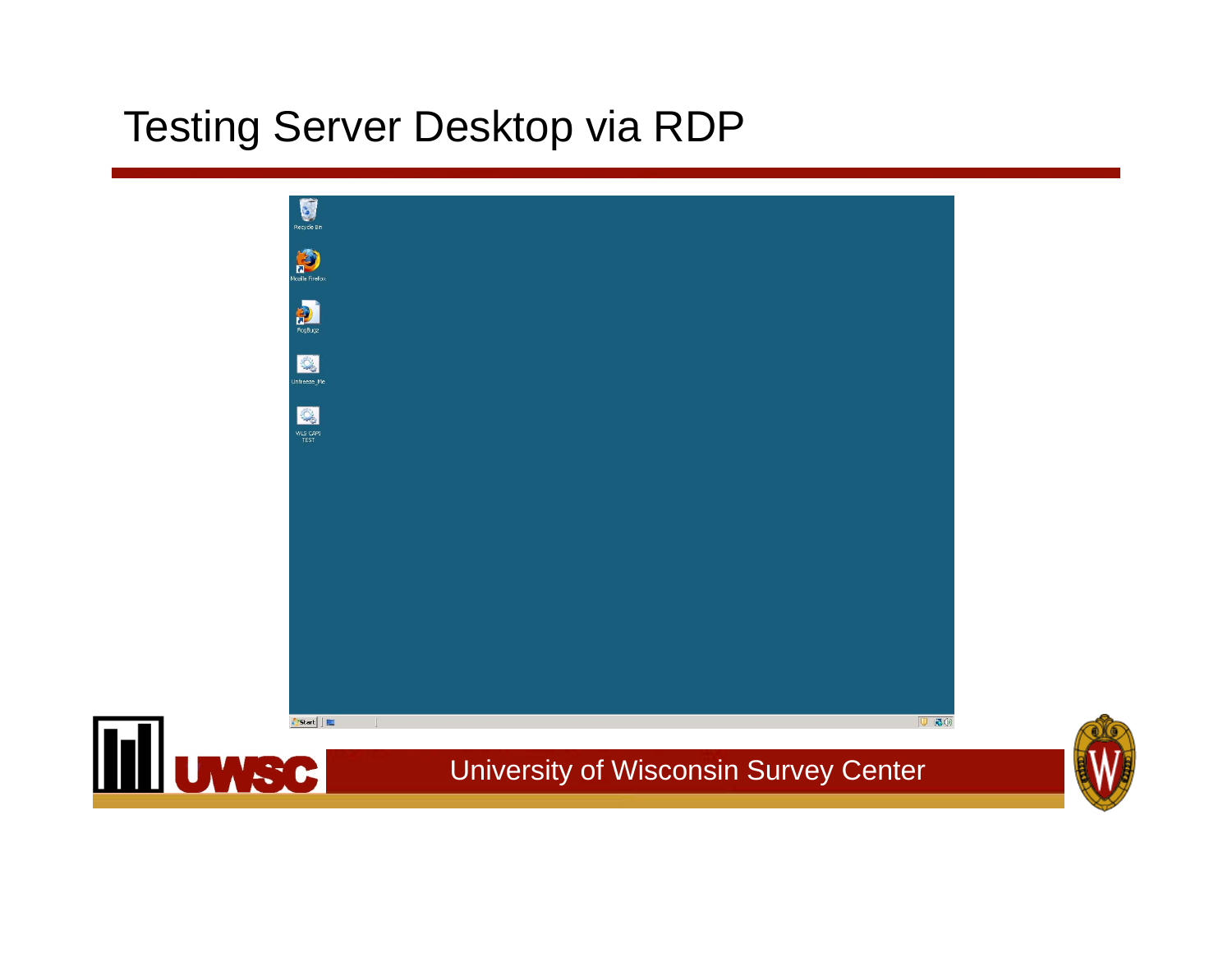#### Testing Server Desktop Web Access



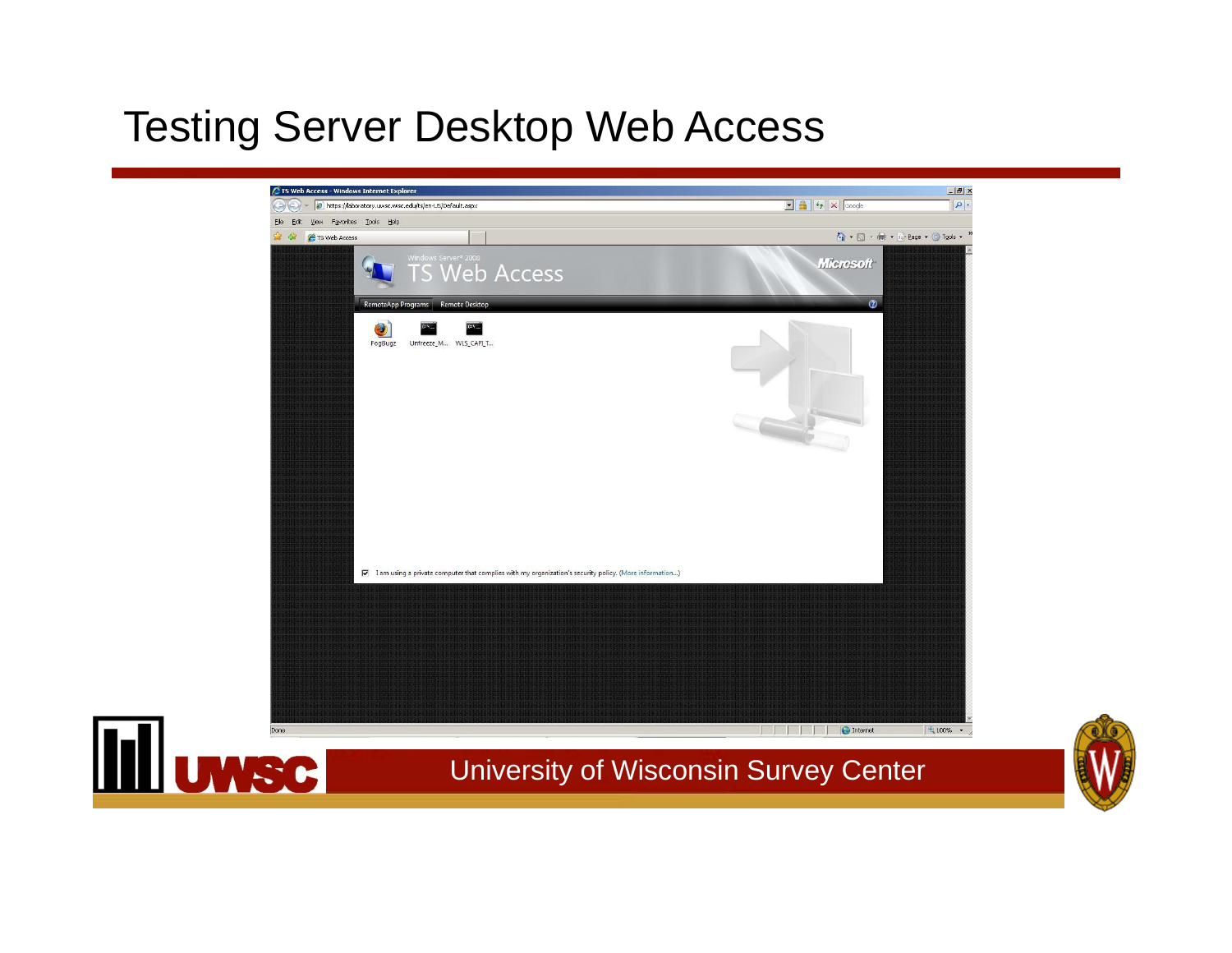### Today

- • Success
	- Small client learning curve
	- $\bullet$ Multiple projects hosted
	- Clients are happy
	- UWSC staff are happy
	- A nice service for UWSC to offer

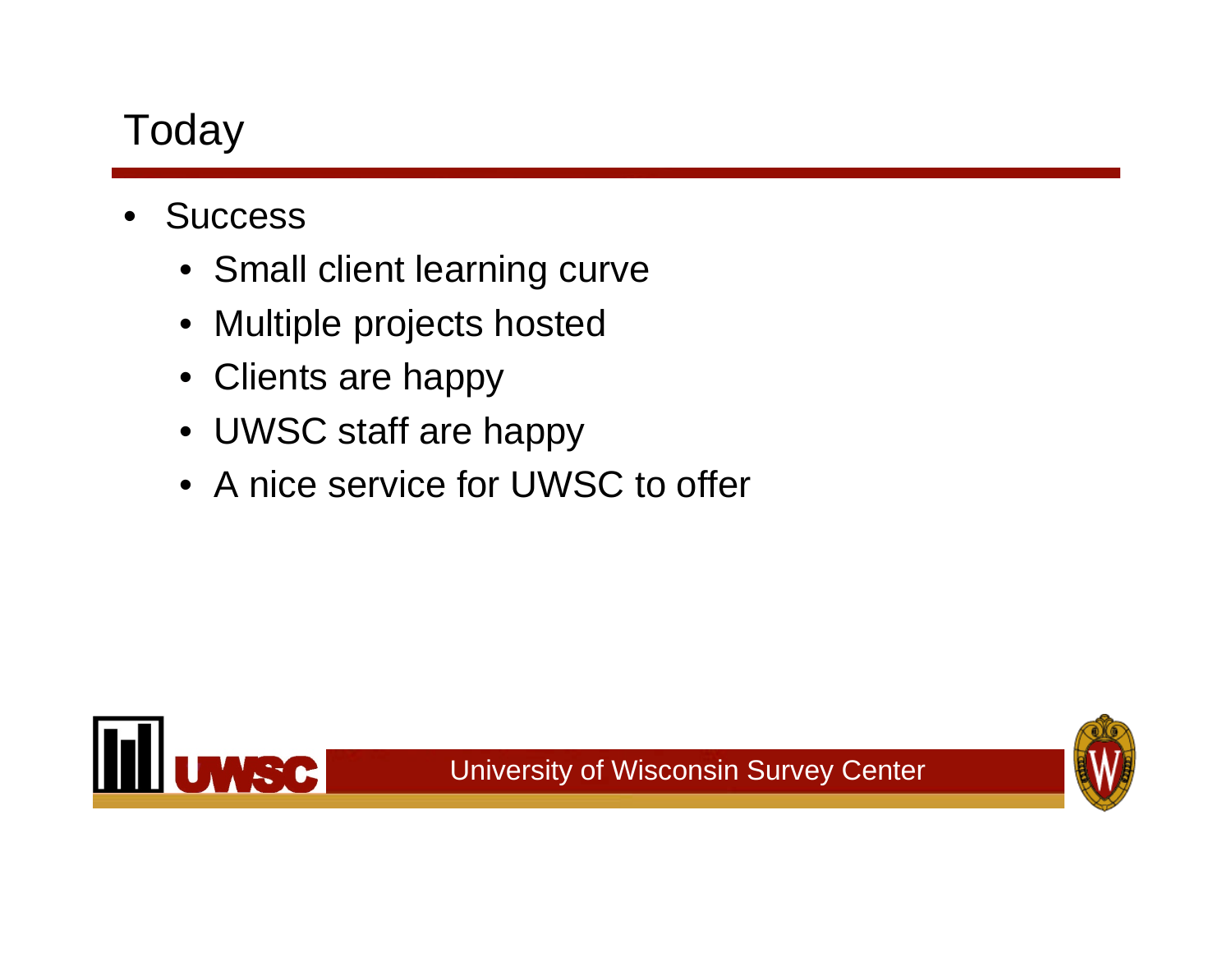### Tomorrow and Beyond

- • The future
	- Plan to virtualize it and move it to server class hardware
	- Make more use of SharePoint
	- Continue to investigate and deploy new tools for clients